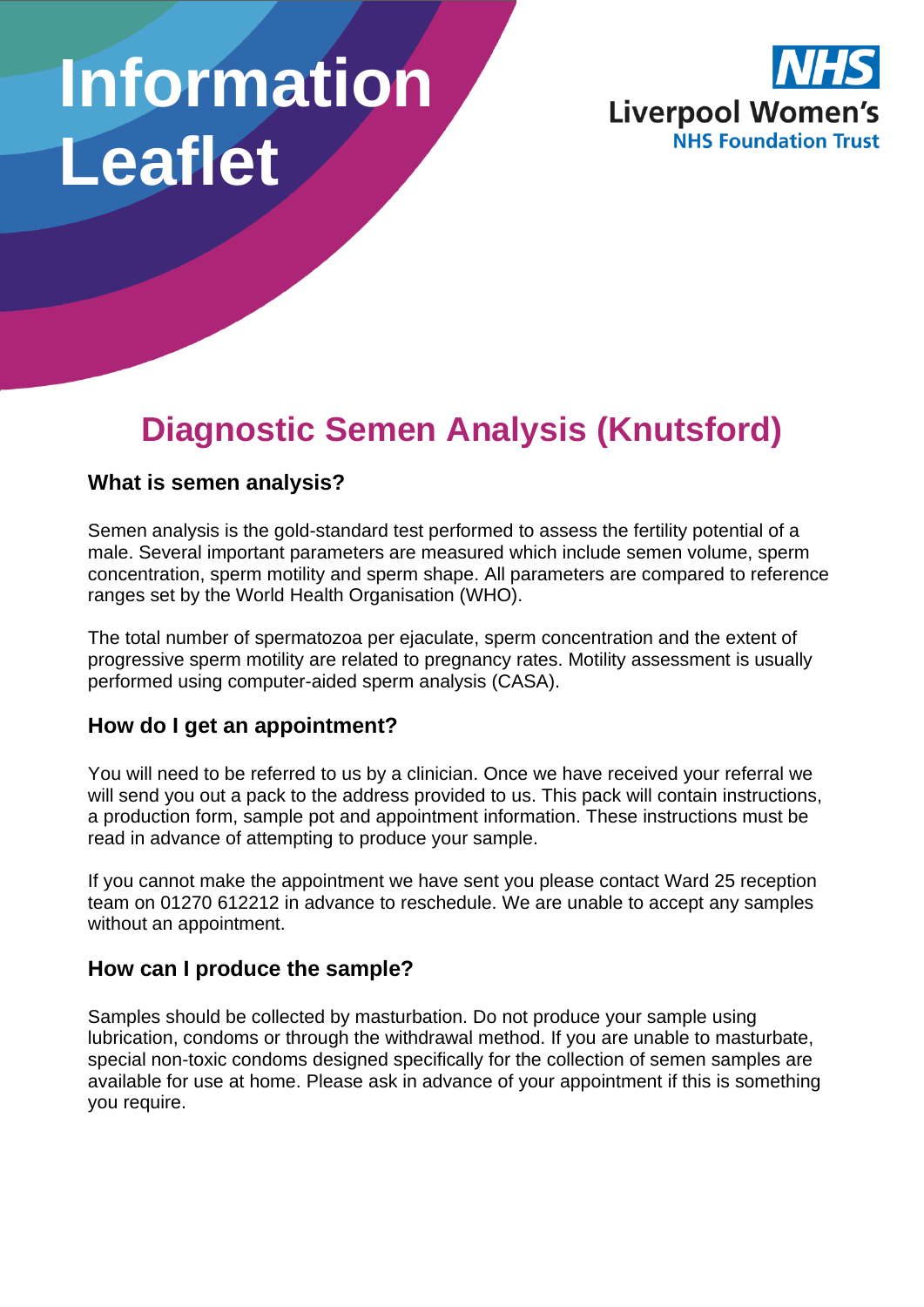# **How do I collect the sample?**

- In order to obtain an optimum sample you are required to abstain from any sexual activity (masturbation or intercourse) for a minimum of 2-3 days, but no more than 7 days, before your appointment date.
- Produce your sample by masturbation into the non-toxic sterile pot provided in your pack. Your pot must be labelled with your name, DOB and hospital identification number.
- Please do not attempt to produce your sample into any other type of specimen pot.
- Please ensure you attempt to collect all of the semen produced.
- Once the sample has been collected please ensure the lid is screwed on tightly and place the pot inside the sealable bag provided.
- Ensure you bring the fully completed request form with you to the hospital. We cannot accept your sample until this has been completed correctly.

#### **Where can I produce the sample?**

You may produce your sample at home if you can deliver it to the laboratory at your allotted appointment time and **within one hour of collection**. Whilst travelling from home it is important you keep the sample close to the body as sperm are sensitive to extremes of temperature. If preferable, your partner may deliver your sample and completed production form.

If you cannot deliver your sample to the laboratory within one hour of ejaculation or would rather produce your sample on site, we have private, sound-proof production rooms available for use.

## **Where do I need to go?**

The Andrology laboratory is situated on the ground floor of The Hewitt Fertility Centre, Knutsford (WA16 8ZR). Upon arrival please report to reception and a member of staff will be able to assist you.

#### **How do I get my results?**

Your results will be sent back to your referring clinician approximately 14 days after your semen analysis. Unfortunately, these results cannot be given to you by our laboratory staff.

#### **Repeat tests**

If you cannot produce your sample or have an incomplete collection you will be asked to repeat the test after a further 2-3 days abstinence. If one or more of your sperm parameters are reported below the WHO reference range your clinician may request you repeat the test. This is to ensure your results are representative of a typical ejaculate.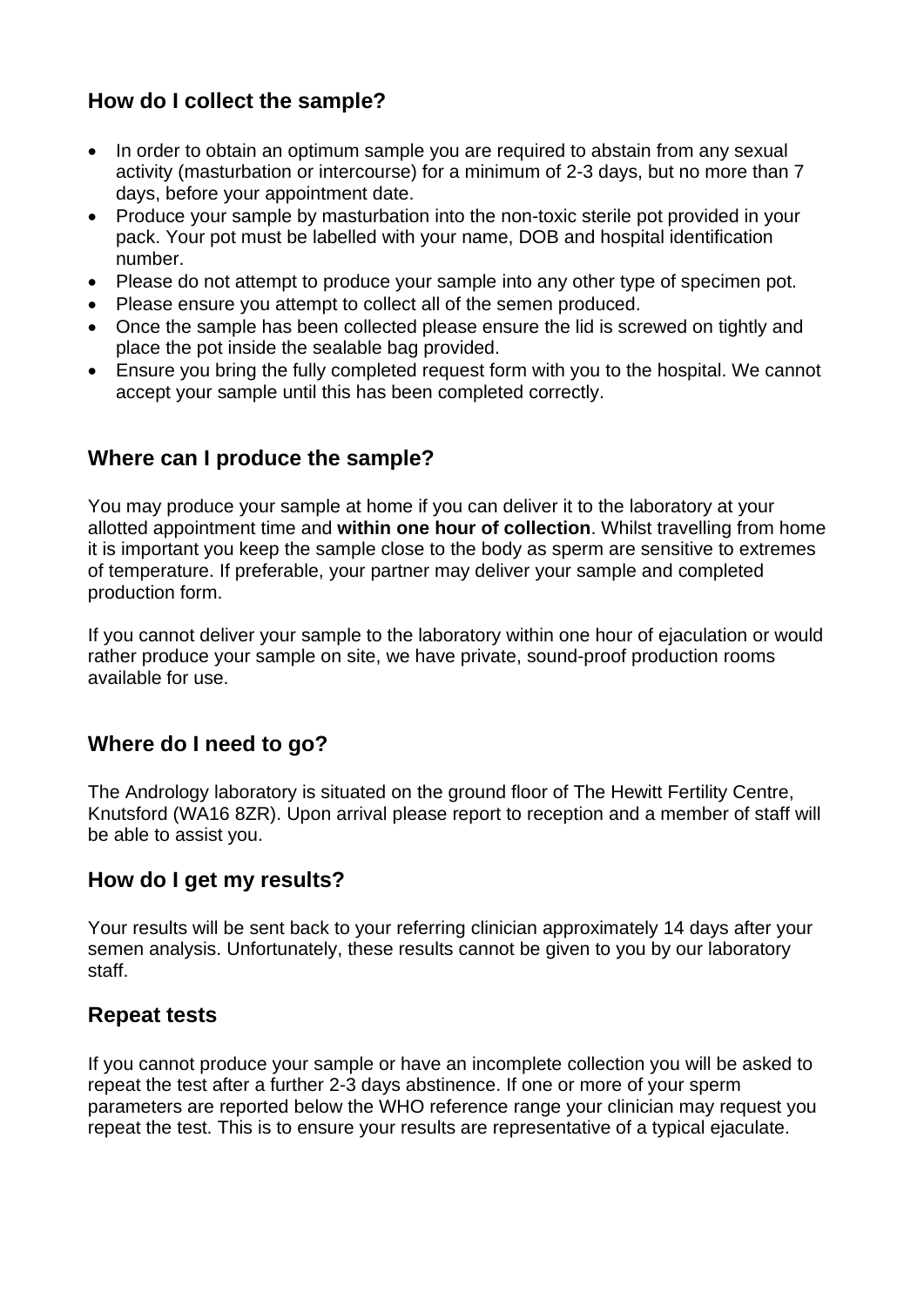### **What if I have a poor result?**

Discovering you have abnormal sperm may come as a shock and leave you feeling anxious. We have counsellors and patient support groups available at our Liverpool and Knutsford centres if you would like to discuss your feelings relating to this diagnosis. [\(https://www.thehewittfertilitycentre.org.uk/support-and-advice/\)](https://www.thehewittfertilitycentre.org.uk/support-and-advice/)

You should always bear in mind that advances in fertility treatment mean that you may still be able to conceive. You can discuss your options and next steps with your clinician.

#### **Research and waste**

The portion of your sample that is left over after diagnostic semen analysis is disposed of by incineration. It will not be stored for treatment purposes. In some cases, it may be used by us for training or research.

#### **Queries**

Please feel free to contact the laboratory on 0151 702 4214 or 01565 653287 if you require any further information about this test.

## **Quality**

The Lewis-Jones Andrology department at the Hewitt Fertility Centre has provided a dedicated Andrology service for over 10 years. We were the first Andrology laboratory to be accredited for quality and competence by the UK Accreditation Scheme (UKAS). Our laboratory is also enrolled in the UK National External Quality Assurance Scheme (UK NEQAS) which helps to ensure clinical laboratory test results are accurate, reliable and comparable wherever they are produced.

#### **Feedback**

We appreciate and encourage feedback. If you need advice or are concerned about any aspect of care or treatment please speak to a member of staff

4 The Pavilions, Knutsford Business Park, Mobberley Road, Knutsford, WA16 8ZR [https://www.thehewittfertilitycentre.org.uk](https://www.thehewittfertilitycentre.org.uk/)